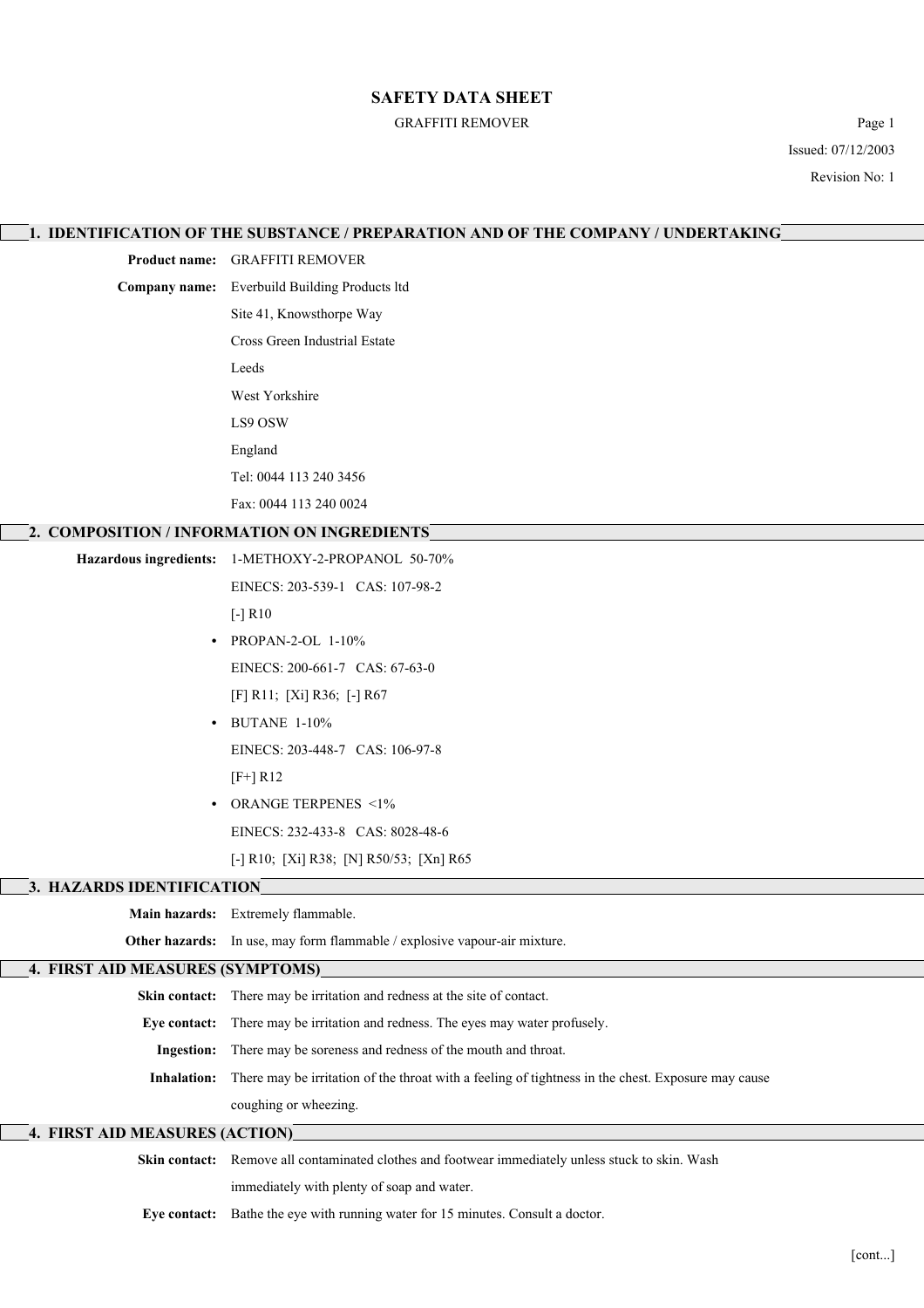$\overline{\phantom{a}}$ 

 $\overline{\phantom{a}}$ 

## **SAFETY DATA SHEET**

#### GRAFFITI REMOVER Page 2

|                                       | <b>Ingestion:</b> Wash out mouth with water. Consult a doctor.                                                    |  |  |
|---------------------------------------|-------------------------------------------------------------------------------------------------------------------|--|--|
|                                       | Inhalation: Remove casualty from exposure ensuring one's own safety whilst doing so. Consult a doctor.            |  |  |
| 5. FIRE-FIGHTING MEASURES             |                                                                                                                   |  |  |
|                                       | Extinguishing media: Alcohol resistant foam. Water spray. Carbon dioxide. Dry chemical powder. Use water spray to |  |  |
|                                       | cool containers.                                                                                                  |  |  |
|                                       | Exposure hazards: Flammable. In combustion emits toxic fumes. Forms explosive air-vapour mixture.                 |  |  |
| <b>Protection of fire-fighters:</b>   | Wear self-contained breathing apparatus. Wear protective clothing to prevent contact with skin                    |  |  |
|                                       | and eyes.                                                                                                         |  |  |
| <b>6. ACCIDENTAL RELEASE MEASURES</b> |                                                                                                                   |  |  |
|                                       | Personal precautions: Refer to section 8 of SDS for personal protection details. If outside do not approach from  |  |  |
|                                       | downwind. If outside keep bystanders upwind and away from danger point. Mark out the                              |  |  |
|                                       | contaminated area with signs and prevent access to unauthorised personnel. Turn leaking                           |  |  |
|                                       | containers leak-side up to prevent the escape of liquid. Eliminate all sources of ignition.                       |  |  |
| <b>Environmental precautions:</b>     | Do not discharge into drains or rivers. Contain the spillage using bunding.                                       |  |  |
| <b>Clean-up procedures:</b>           | Absorb into dry earth or sand. Transfer to a closable, labelled salvage container for disposal by                 |  |  |
|                                       | an appropriate method. Do not use equipment in clean-up procedure which may produce                               |  |  |
|                                       | sparks.                                                                                                           |  |  |
| 7. HANDLING AND STORAGE               |                                                                                                                   |  |  |
| <b>Handling requirements:</b>         | Avoid direct contact with the substance. Ensure there is sufficient ventilation of the area. Do                   |  |  |
|                                       | not handle in a confined space. Avoid the formation or spread of mists in the air. Smoking is                     |  |  |
|                                       | forbidden. Use non-sparking tools.                                                                                |  |  |
| <b>Storage conditions:</b>            | Store in original containers between $+5$ and $+25$ °C. Storage outside these paramaters will                     |  |  |
|                                       | dramatically reduce shelf life and invalidates all product warrenties. Store in cool, well ventilated             |  |  |
|                                       | area. Keep container tightly closed. Keep away from sources of ignition. Prevent the build up of                  |  |  |
|                                       | electrostatic charge in the immediate area. Ensure lighting and electrical equipment are not a                    |  |  |
|                                       | source of ignition.                                                                                               |  |  |
| Suitable packaging:                   | Must only be kept in original packaging.                                                                          |  |  |
|                                       | 8. EXPOSURE CONTROLS / PERSONAL PROTECTION                                                                        |  |  |
|                                       | Hazardous ingredients: 1-METHOXY-2-PROPANOL                                                                       |  |  |
|                                       | TWA (8 hr exposure limit): 375 mg/m3 STEL (15 min exposure limit): 560 mg/m3 (OES)                                |  |  |
|                                       | PROPAN-2-OL                                                                                                       |  |  |
|                                       | TWA (8 hr exposure limit): 999 mg/m3 STEL (15 min exposure limit): 1250 mg/m3 (OES)                               |  |  |
|                                       | <b>BUTANE</b>                                                                                                     |  |  |
|                                       | TWA (8 hr exposure limit): 1450 mg/m3 STEL (15 min exposure limit): 1810 mg/m3 (OES)                              |  |  |
| <b>Engineering measures:</b>          | Ensure there is sufficient ventilation of the area. Ensure lighting and electrical equipment are not              |  |  |
|                                       | a source of ignition.                                                                                             |  |  |
| <b>Respiratory protection:</b>        | Self-contained breathing apparatus must be available in case of emergency.                                        |  |  |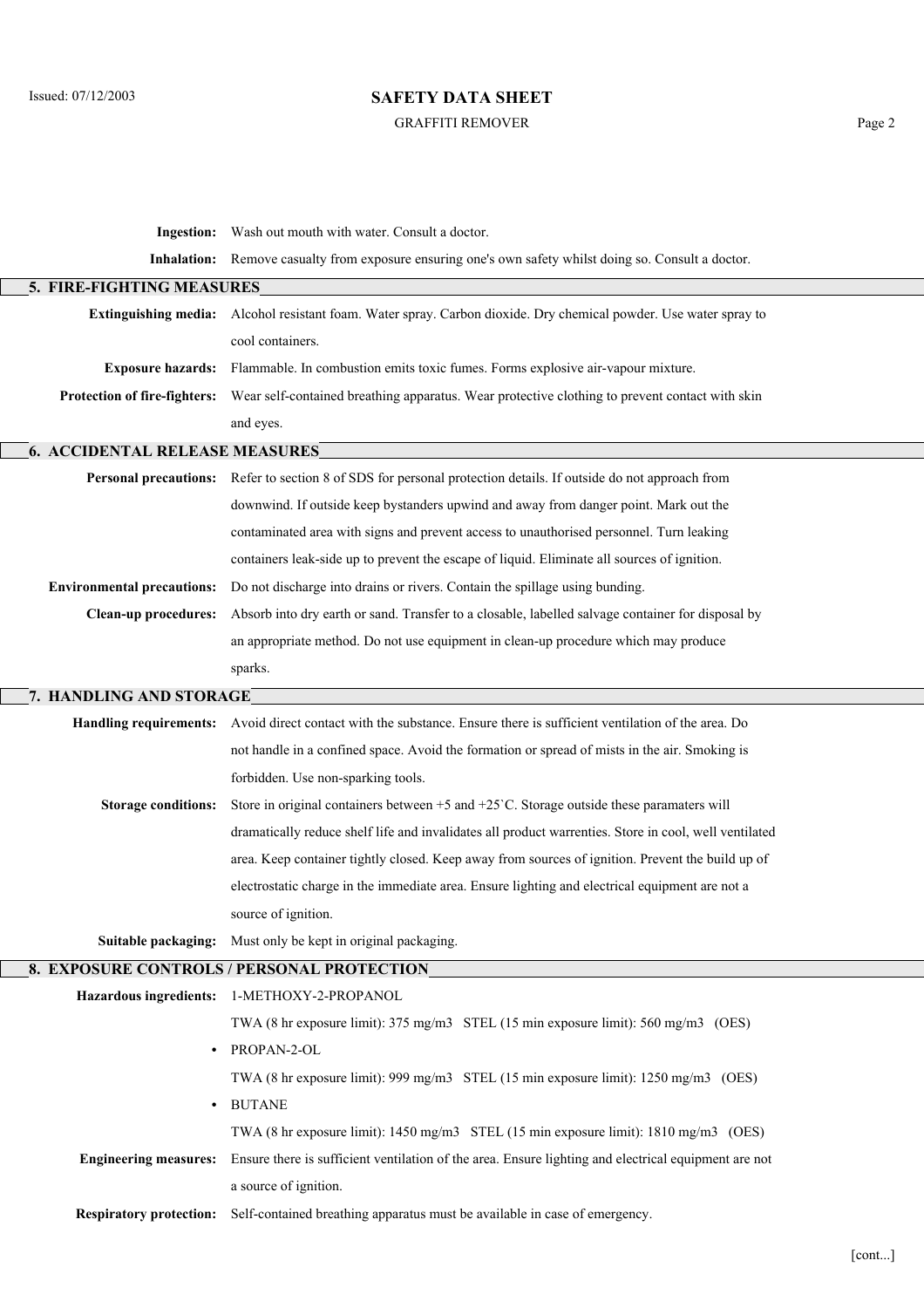#### GRAFFITI REMOVER Page 3

| Hand protection: Protective gloves. |                                                                              |  |
|-------------------------------------|------------------------------------------------------------------------------|--|
|                                     | Eye protection: Safety glasses. Ensure eye bath is to hand.                  |  |
|                                     | Skin protection: Protective clothing.                                        |  |
| 9. PHYSICAL AND CHEMICAL PROPERTIES |                                                                              |  |
|                                     | State: Aerosol                                                               |  |
|                                     | Colour: Colourless                                                           |  |
| Odour:                              | Characteristic odour                                                         |  |
| <b>Evaporation rate:</b>            | Moderate                                                                     |  |
| Solubility in water: Soluble        |                                                                              |  |
| Also soluble in:                    | Most organic solvents.                                                       |  |
| Viscosity: Viscous                  |                                                                              |  |
| Flammability limits %: lower: 0.8   |                                                                              |  |
| upper: $11.5$                       |                                                                              |  |
| Flash point <sup>o</sup> C: -9      |                                                                              |  |
| Relative density: 0.9               |                                                                              |  |
| <b>10. STABILITY AND REACTIVITY</b> |                                                                              |  |
|                                     | Stability: Stable under normal conditions. Stable at room temperature.       |  |
|                                     | Conditions to avoid: Heat. Hot surfaces. Sources of ignition. Flames.        |  |
|                                     | Materials to avoid: Strong oxidising agents. Strong acids.                   |  |
|                                     | Haz. decomp. products: In combustion emits toxic fumes.                      |  |
| 11. TOXICOLOGICAL INFORMATION       |                                                                              |  |
| <b>Hazardous ingredients:</b>       | 1-METHOXY-2-PROPANOL                                                         |  |
|                                     | IVN RAT LD50 4200 mg/kg                                                      |  |
|                                     | ORL MUS LD50 11700 mg/kg                                                     |  |
|                                     | ORL RAT LDLO 3739 mg/kg                                                      |  |
| $\bullet$                           | PROPAN-2-OL                                                                  |  |
|                                     | IVN RAT LD50 1088 mg/kg                                                      |  |
|                                     | ORL MUS LD50 3600 mg/kg                                                      |  |
|                                     | ORL RAT LD50 5045 mg/kg                                                      |  |
|                                     | SCU MUS LDLO 6 gm/kg                                                         |  |
| Routes of exposure:                 | Refer to section 4 of SDS for routes of exposure and corresponding symptoms. |  |
| <b>12. ECOLOGICAL INFORMATION</b>   |                                                                              |  |
|                                     | Mobility: Readily absorbed into soil.                                        |  |
| Persistence and degradability:      | Biodegradable.                                                               |  |

**Other adverse effects:** Negligible ecotoxicity.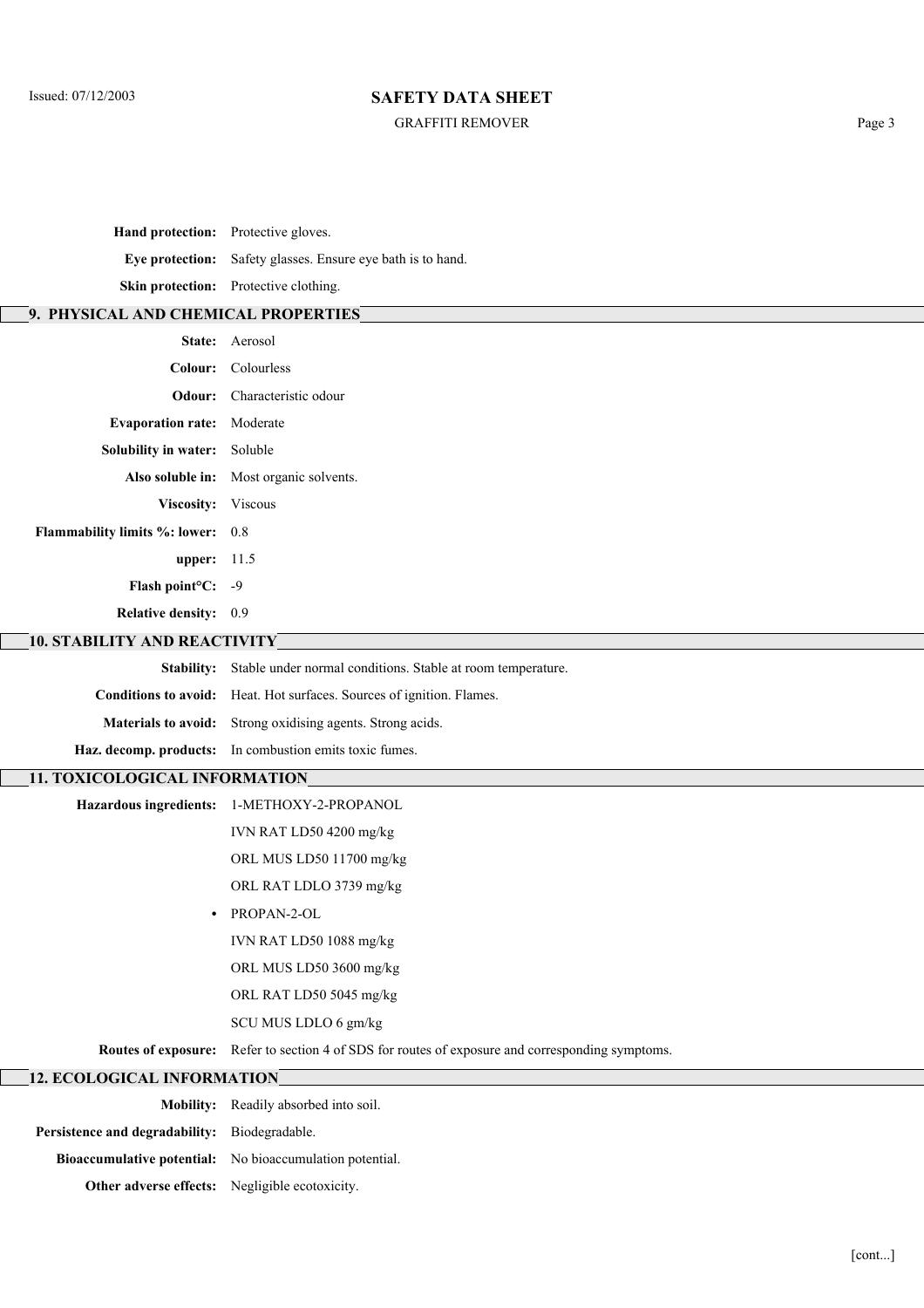GRAFFITI REMOVER Page 4

**13. DISPOSAL CONSIDERATIONS Disposal operations:** Dispose of according to local or national legislation **NB:** The user's attention is drawn to the possible existence of regional or national regulations regarding disposal. **14. TRANSPORT INFORMATION ADR / RID UN no:** 1950 **ADR Class:** 2 **Classification code:** 5F **Shipping name:** AEROSOLS **Labelling:** 2.1 **IMDG / IMO UN no:** 1950 **Class:** 2 **EmS:** F-D,S-U **Marine pollutant:** . **Labelling:** 2.1 **IATA / ICAO UN no:** 1950 **Class:** 2 **Labelling:** 2.1 **15. REGULATORY INFORMATION Hazard symbols:** Extremely flammable. **Risk phrases:** R12: Extremely flammable. **Safety phrases:** S2: Keep out of the reach of children. S16: Keep away from sources of ignition - No smoking. S23: Do not breathe vapour. S36/37/39: Wear suitable protective clothing, gloves and eye / face protection. S46: If swallowed, seek medical advice immediately and show this container or label. S51: Use only in well-ventilated areas. **Precautionary phrases:** Pressurized container: protect from sunlight and do not expose to temperatures exceeding 50°C. Do not pierce or burn, even after use. Do not spray on a naked flame or any incandescent material. Keep away from sources of ignition - No smoking. Keep out of the reach of children. Contains cinnamic aldehyde PQ. May produce an allergic reaction.